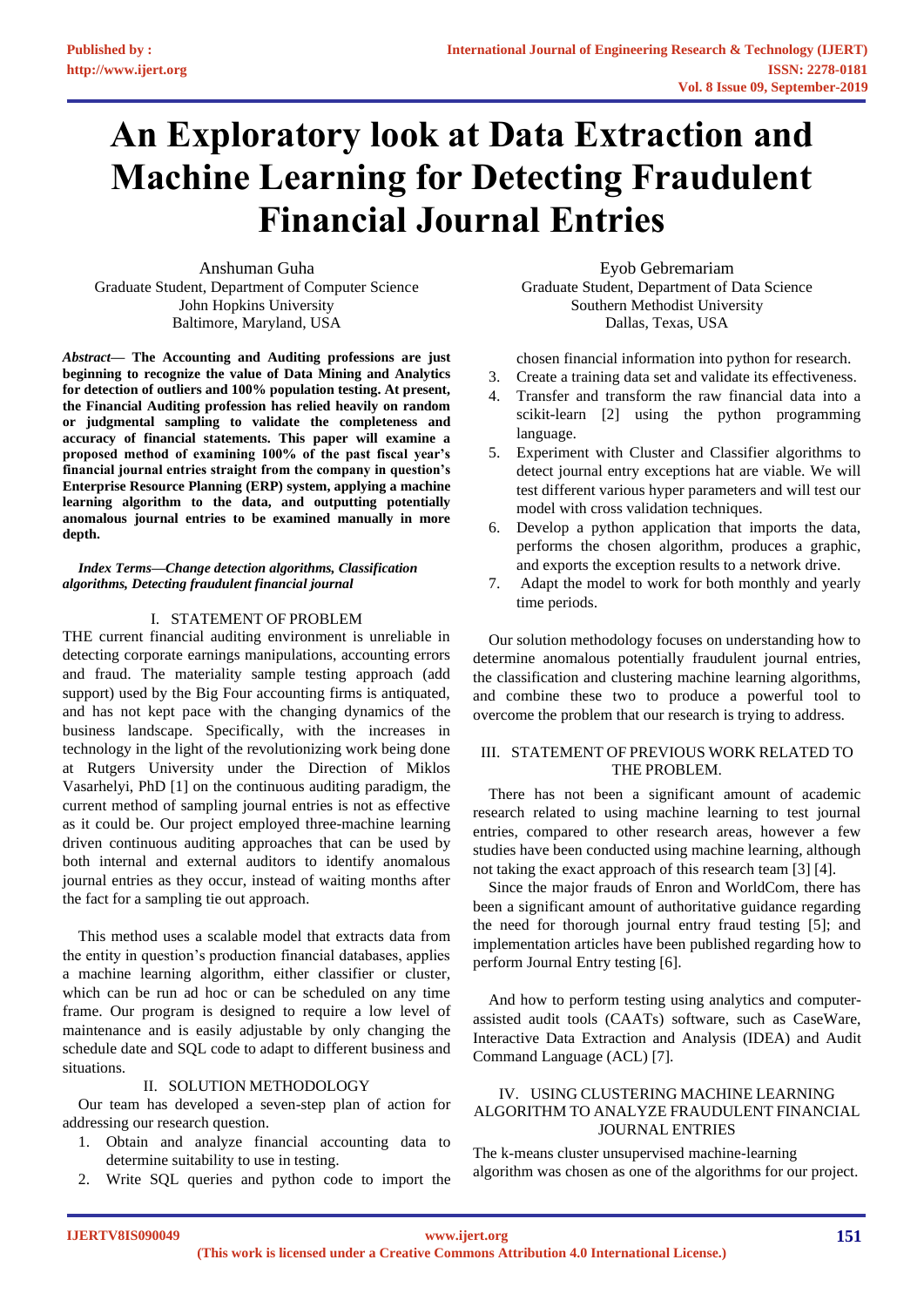The first step was to identify and obtain access to a financial ledger from a live ERP system. One of the team members was able to obtain access through his company, since he works in Internal Audit, and with the blessing of his boss, defined the contents of the relevant relations and wrote an SQL query to retrieve the data.

## *A. Fetching Data from SQL Database*

Through the python library, pyodbc [8], the team was able to import the general ledger transactions from Microsoft Dynamics AX ERP [9] system via the ODBC API (Online Database Connectivity Application Programming Interface) to python for analysis.

Below is the SQL (Structured Query Language) query used for importing financial ledger transaction data. In order to use date as a numerical variable in the model, it was converted to an integer format. This query is fetching the journal entries account number, transaction date, posting codes, voucher, who created the journal entry, and the amount of the journal entry. A "WHERE" statement was used to include only journal entries that were posted in the past 60 days, which will allow for model repeatability without having to edit the source code. Reversed journal entries as well as voided entries are outliers that would skew the result. This data was removed since it is not relevant to our test since because voided entries are generally not fraudulent.

### SELECT

ledgertrans.Accountnum, cast(ledgertrans.transdate AS INT) AS Date, ledgertrans.Amountcur, ledgertrans.Txt, ledgertrans.Posting, ledgertrans.LedgerPostingJournalID, ledgertrans.Voucher, ledgertrans.Transtype, ledgertrans.Crediting, ledgertrans.Createdby, Userinfo.Name FROM ledgertrans LEFT JOIN Ledgertable ON Ledgertable.AccountNum = ledgertrans.ACCOUNTNUM LEFT JOIN UserInfo ON UserInfo.ID = ledgertrans.createdby WHERE ledgertrans.transdate  $>(\text{GetDate }() - 60)$  and ledgertrans.txt NOT LIKE '%Reverse%' and txt NOT LIKE '%Void%' AND Ledgertable.Dataareaid = 'tel'

### ORDER BY

ledgertrans.transdate DESC;

### *B. Using K-means Clustering Algorithm to Analyze Data*

K-means clustering is a method of grouping data into K predetermined group based on minimum sum of squared distance between data point and cluster centroid. For this algorithm the base code was structured off of a tutorial found on the Get Data Science course [10]. The non-numeric features that were used in our analysis, createdby, accountnum, and positing, were converted into a matrix in order to be used in the Scikit Learn K-means clustering

algorithm. The DictVectorizer feature extraction was used from the sklearn library for this conversion [11]. The numeric features, amountcur, crediting and date, were converted into a matrix using the hstack command from the scipy (parse) library [12]. These two feature matrixes were then combined and scaled using the sklearn scaling command. Trial and error experimentation was conducted to determine the most effective cluster number and the number of times the model will run with different seeds. 25 clusters and 10 runs were decided on as being the most effective. The model was then fitted and predicted.

## *C. Testing K-means Clustering Algorithm Output Data for Accuracy*

The resulting clustered data was put into pandas [13] dataframe, and matched up to the original data set, which included additional information such as voucher numbers, in order to interpret the results in a useful matter on a tuple by tuple basis. The data was then grouped by clusters and counted; and the clusters containing fewer than 20 tuples were extracted for analysis<sup>1</sup>. The results were then exported to an excel spreadsheet on a shared network drive for analysis.

After model testing had been conducted on sample data sets, the full model was run on live production data, and multiple anomalous entries were identified that were deemed worthwhile to investigate. A couple of these anomalous entries were posting by IT Staff, who are not normally authorized to post journal entries. Although a legitimate reason for their entries was found, these sorts of entries are the kind auditors need to efficiently identify to investigate further.

|                | AccountNum       | Date                           |                  | LedgerPostingJournalID              |                             | <b>Name</b>                                           |  |
|----------------|------------------|--------------------------------|------------------|-------------------------------------|-----------------------------|-------------------------------------------------------|--|
| 18656          | 14100            | 10/29/15 DAY                   |                  |                                     | <b>Assistant Controller</b> |                                                       |  |
| 18657          | 14100            | 10/29/15 DAY                   |                  |                                     | <b>Assistant Controller</b> |                                                       |  |
| 18692          | 20250            | 10/29/15 DAY                   |                  |                                     | <b>Assistant Controller</b> |                                                       |  |
| 18693          | 20250            | 10/29/15 DAY                   |                  |                                     | <b>Assistant Controller</b> |                                                       |  |
| 43131          | 12202            | 10/24/15 Prod 78               |                  |                                     | shopuser                    |                                                       |  |
| 43144          | 12310            | 10/24/15 Prod 78               |                  |                                     | shopuser                    |                                                       |  |
| 49357          | 50190            | 10/18/15 AR 24                 |                  |                                     | <b>IT Manager</b>           |                                                       |  |
| 49608          | 12190            | 10/18/15 AR_24                 |                  |                                     | <b>IT Manager</b>           |                                                       |  |
| 61744          | 50190            | 10/7/15 AR 24                  |                  |                                     |                             | <b>Systems Administrator</b>                          |  |
| 61745<br>61746 | 50112<br>50190   | 10/7/15 AR_26                  |                  |                                     |                             | Systems Administrator<br><b>Systems Administrator</b> |  |
| 61755          | 40112            | 10/7/15 AR 26<br>10/7/15 AR_26 |                  |                                     |                             |                                                       |  |
| 61757          | 12190            | 10/7/15 AR_24                  |                  |                                     |                             | <b>Systems Administrator</b><br>Systems Administrator |  |
| 61758          | 12190            | 10/7/15 AR 26                  |                  |                                     |                             | Systems Administrator                                 |  |
| 61767          | 12202            | 10/7/15 AR 26                  |                  |                                     |                             | <b>Systems Administrator</b>                          |  |
| 61768          | 11120            | 10/7/15 AR 26                  |                  |                                     |                             | Systems Administrator                                 |  |
| 67972          | 12202            |                                | 10/5/15 Prod_78  |                                     | shopuser                    |                                                       |  |
| 68462          | 12310            |                                | 10/5/15 Prod 78  |                                     | shopuser                    |                                                       |  |
| 87952          | 20250            | 9/28/15 DAY                    |                  |                                     | <b>Assistant Controller</b> |                                                       |  |
| 87953          | 20250            | 9/28/15 DAY                    |                  |                                     | <b>Assistant Controller</b> |                                                       |  |
| 90907          | 14100            | 9/28/15 DAY                    |                  |                                     | <b>Assistant Controller</b> |                                                       |  |
| 90908          | 14100            | 9/28/15 DAY                    |                  |                                     | <b>Assistant Controller</b> |                                                       |  |
|                |                  |                                |                  | Table 1K-Means Cluster Output File  |                             |                                                       |  |
| <b>Posting</b> | Voucher          |                                | amountcur        | cluster                             | createdby                   | crediting                                             |  |
|                | 14 023905 GJ     |                                | \$6,486,795.97   | 22                                  | 9873                        | 0                                                     |  |
|                | 14 023905 GJ     |                                | -\$6,322,089.99  | 20                                  | 9873                        | $\mathbf{1}$                                          |  |
|                | 14 023905 GJ     |                                | \$6,322,089.99   | 22                                  | 9873                        | $\Omega$                                              |  |
|                | 14 023905 GJ     |                                | $-56,486,795.97$ | 20                                  | 9873                        | $\mathbf{1}$                                          |  |
|                | 112 01312021 078 | -\$                            | 1,740.03         |                                     | 19 shop3                    | $\mathbf{1}$                                          |  |
|                | 111 01312021 078 | \$                             | 1,740.03         |                                     | 19 shop3                    | 0                                                     |  |
|                | 60 PAK-074858    | -\$                            | 3,625.67         | 16                                  | 9844                        | 1                                                     |  |
|                | 59 PAK-074858    | \$                             | 3,625.67         | 16                                  | 9844                        | 0                                                     |  |
|                | 60 PAK-074672    | -\$                            | 7,445.80         | 14                                  | 9099                        | $\mathbf{1}$                                          |  |
|                | 52 CM-001620     | -\$                            | 7,445.80         | 14                                  | 9099                        | $\mathbf 1$                                           |  |
|                |                  |                                |                  | 14                                  |                             | 0                                                     |  |
|                | 60 CM-001620     | \$                             | 7,445.80         |                                     | 9099                        |                                                       |  |
|                | 51 CM-001620     | \$                             | 11,624.80        | 14                                  | 9099                        | o                                                     |  |
|                | 59 PAK-074672    | \$                             | 7,445.80         | 14                                  | 9099                        | 0                                                     |  |
|                | 59 CM-001620     | -\$                            | 7,445.80         | 14                                  | 9099                        | 1                                                     |  |
|                | 61 CM-001620     | \$                             | 7,445.80         | 14                                  | 9099                        | 0                                                     |  |
|                | 31 CM-001620     | -\$                            | 11,624.80        | 14                                  | 9099                        | $\mathbf{1}$                                          |  |
|                | 112 01306143 078 | -\$                            | 0.01             |                                     | 19 shop3                    | $\mathbf{1}$                                          |  |
|                | 111 01306143 078 | \$                             | 0.01             |                                     | 19 shop3                    | 0                                                     |  |
|                | 14 023727 GJ     |                                | \$6,200,208.74   | 22                                  | 9873                        | 0                                                     |  |
|                | 14 023727 GJ     |                                | $-54,218,405.29$ | 20                                  | 9873                        | $\mathbf{1}$                                          |  |
|                | 14 023727 GJ     |                                | \$4,218,405.29   | 22                                  | 9873                        | 0                                                     |  |
|                | 14 023727 GJ     |                                | $-56,200,208.74$ | 20                                  | 9873                        | $\mathbf{1}$                                          |  |
|                |                  |                                |                  |                                     |                             |                                                       |  |
|                |                  |                                |                  | Table 2 K-Means Cluster Output File |                             |                                                       |  |

Table 2 K-Means Cluster Output File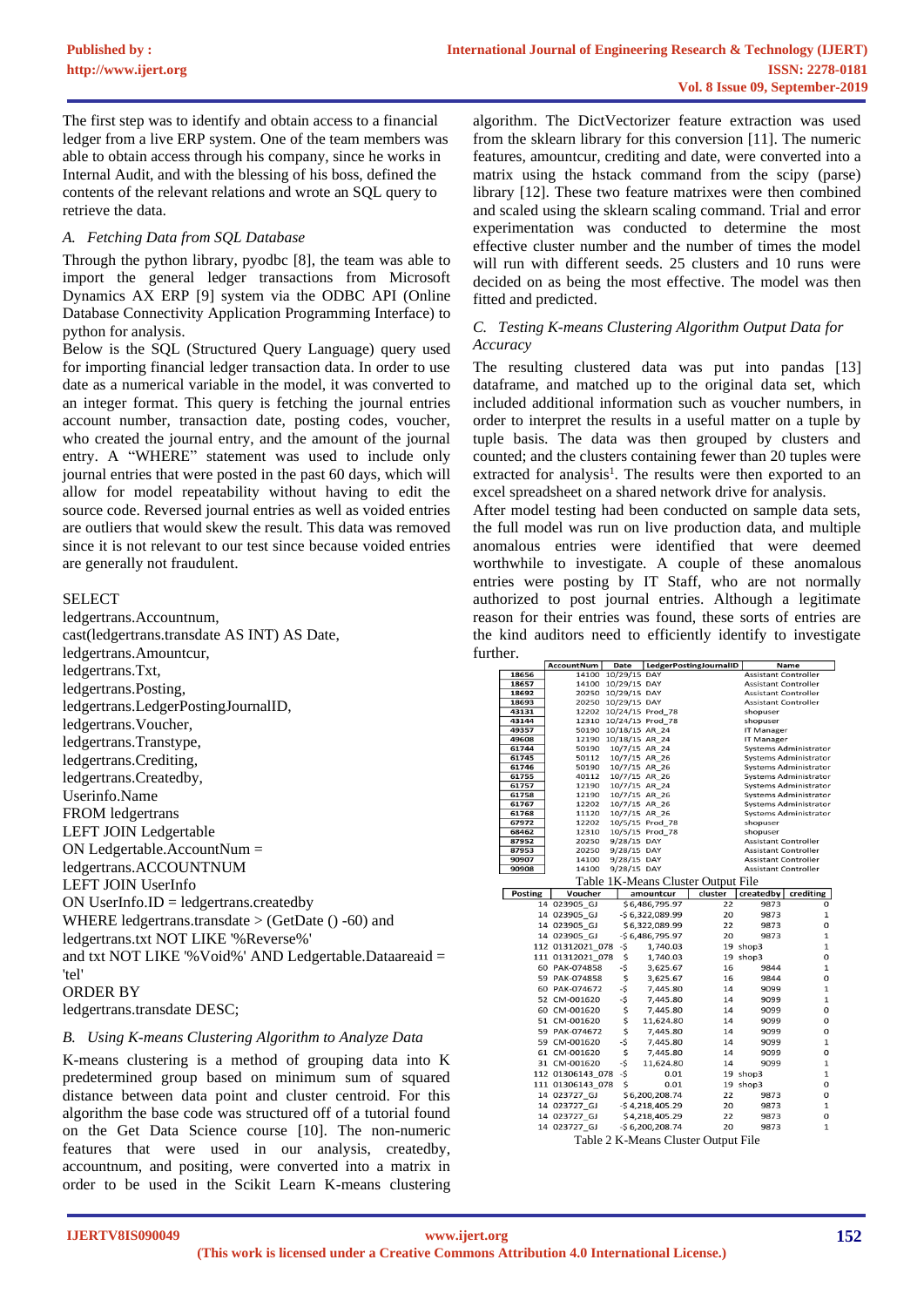## V. USING CLASSIFICATION MACHINE LEARNING ALGORITHM TO ANALYZE FRAUDULENT FINANCIAL JOURNAL ENTRIES

For this study, we decided to use two methods: random forest decision trees [14] and support vector machines [15]. These algorithms were chosen due to the difficulty of the classification task: the classes for this task are extraordinarily unbalanced. Random forests have been shown to be effective at dealing with class imbalance and support vector machines were chosen due to their ability to implement multiple kernels (both linear and non-linear).

Using the data source created by one of our team members, a dataset was created which we split into training and test validation sets for the classification task. The original ratio of occurrence of the classes in this dataset is 99.97% not fraud vs. 0.03% fraudulent journal entries (17 out of 58,843 journal entries).

To prepare the data, we normalized the data with sci-kit-learn [16] and removed non-numeric data features. For additional accuracy, we extracted one feature: the number of transactions for each account grouped by credits and debits. This means our remaining features were the amount, whether the journal entry was a credit or a debit, and the transaction count for that account credit/debit combination. After experimenting with different feature options, we realized that the transaction count became very important to prediction:



Initially, with both classification models, accuracy was used to judge the success of our models. It was quickly recognized that this metric was insufficient to meet our needs as the models showed accuracy in Table 3:

|  |  | A. Comparison of Classification Model Accuracy |
|--|--|------------------------------------------------|
|  |  |                                                |

| $\ldots$ comparison of classif<br><b>Model</b> | <b>Testing Accuracy</b> | <b>Training Accuracy</b> |  |
|------------------------------------------------|-------------------------|--------------------------|--|
| <b>Random Forest</b>                           | 99.97%                  | 99.93%                   |  |
| <b>SVM Linear Kernel</b>                       | 99.96%                  | 99.99%                   |  |
| <b>SVM Polynomial Kernel</b>                   | 99.96%                  | 99.99%                   |  |
| <b>SVM RBF Kernel</b>                          | 99.96%                  | 99.99%                   |  |
| SVM Sigmoid Kernel                             | 99.96%                  | 99.99%                   |  |

Table 3 Classification Model Accuracy Table

From the accuracy metric, the model appeared to be performing very well. But to confirm this, a confusion matrix was created for each model type (please note, there was no significant difference among the SVM kernels, so they have been combined into one confusion matrix): Table 4 and 5

| <b>Random Forest Confusion</b><br><b>Matrix</b> | <b>Non Fraudulent</b><br>(Predicted) | <b>Fraudulent</b><br>(Predicted) |  |  |
|-------------------------------------------------|--------------------------------------|----------------------------------|--|--|
| <b>Non Fraudulent (Actual)</b>                  | 17638                                |                                  |  |  |
| <b>Fraudulent</b> (Actual)                      |                                      |                                  |  |  |

Table 4 Confusion Matrix Table for Random Forest

| <b>SVM Confusion Matrix</b>    | <b>Non Fraudulent</b><br>(Predicted) | <b>Fraudulent</b><br>(Predicted) |
|--------------------------------|--------------------------------------|----------------------------------|
| <b>Non Fraudulent (Actual)</b> | 17651                                |                                  |
| <b>Fraudulent</b> (Actual)     |                                      |                                  |
|                                |                                      |                                  |

Table 5 Confusion Matrix Table for SVM

As can be seen in the confusion matrices, the accuracy for true negatives (i.e. the fraudulent invoices) was not sufficient to be of use in an enterprise setting: 11.76% for random forests and 0% for the SVM. After doing additional research [4,5,6] it was decided to attempt to rebalance the classes. It was theorized by balancing the incidence of each class, it would enable the predictor to more accurate predict which class each journal entry belonged to.

We also discovered that it was possible to weight each class in the random forest models and gave the classes a 0.001 weight to non-fraudulent class to a 1000 weight to the fraudulent case.

The dataset was sampled to a 50% occurrence rate for each class and this dramatically increased the accuracy for the random forest, but lowered it for the SVM:

| <b>B.</b> Comparison of Classification Model Accuracy after |
|-------------------------------------------------------------|
| <b>Balancing Incidence of Each Class</b>                    |

| Model                        | <b>Testing Accuracy</b> | <b>Training Accuracy</b> |
|------------------------------|-------------------------|--------------------------|
| <b>Random Forest</b>         | 95.83%                  | 100.00%                  |
| <b>SVM Linear Kernel</b>     | 91.67%                  | 81.82%                   |
| <b>SVM Polynomial Kernel</b> | 100.00%                 | 81.82%                   |
| <b>SVM RBF Kernel</b>        | 91.67%                  | 72.73%                   |
| SVM Sigmoid Kernel           | 75.00%                  | 81.82%                   |

Table 6 Comparison of Classification Model Accuracy after Balancing

However, there was an increase for both models in terms of predicting fraudulent invoices accurately: Table 7 and 8

| <b>Random Forest</b><br><b>Confusion Matrix</b>                  | <b>Non Fraudulent</b><br>(Predicted) | <b>Fraudulent</b><br>(Predicted) |  |  |
|------------------------------------------------------------------|--------------------------------------|----------------------------------|--|--|
| <b>Non Fraudulent (Actual)</b>                                   |                                      |                                  |  |  |
| <b>Fraudulent</b> (Actual)                                       |                                      |                                  |  |  |
| Table 7 Confusion Matrix Table for Random Forest after Ralancing |                                      |                                  |  |  |

| Table 7 Confusion Matrix Table for Random Forest after Balancing |  |  |  |  |
|------------------------------------------------------------------|--|--|--|--|
|                                                                  |  |  |  |  |

| <b>SVM Confusion Matrix</b>    | <b>Non Fraudulent</b><br>(Predicted) | Fraudulent<br>(Predicted) |
|--------------------------------|--------------------------------------|---------------------------|
| <b>Non Fraudulent (Actual)</b> |                                      |                           |
| <b>Fraudulent</b> (Actual)     |                                      |                           |

Table 8 Confusion Matrix Table for SVM after Balancing

The Random Forest Model increased to 100%, which suggests possible over-fitting, and the SVM reached 75% false negative accuracy.